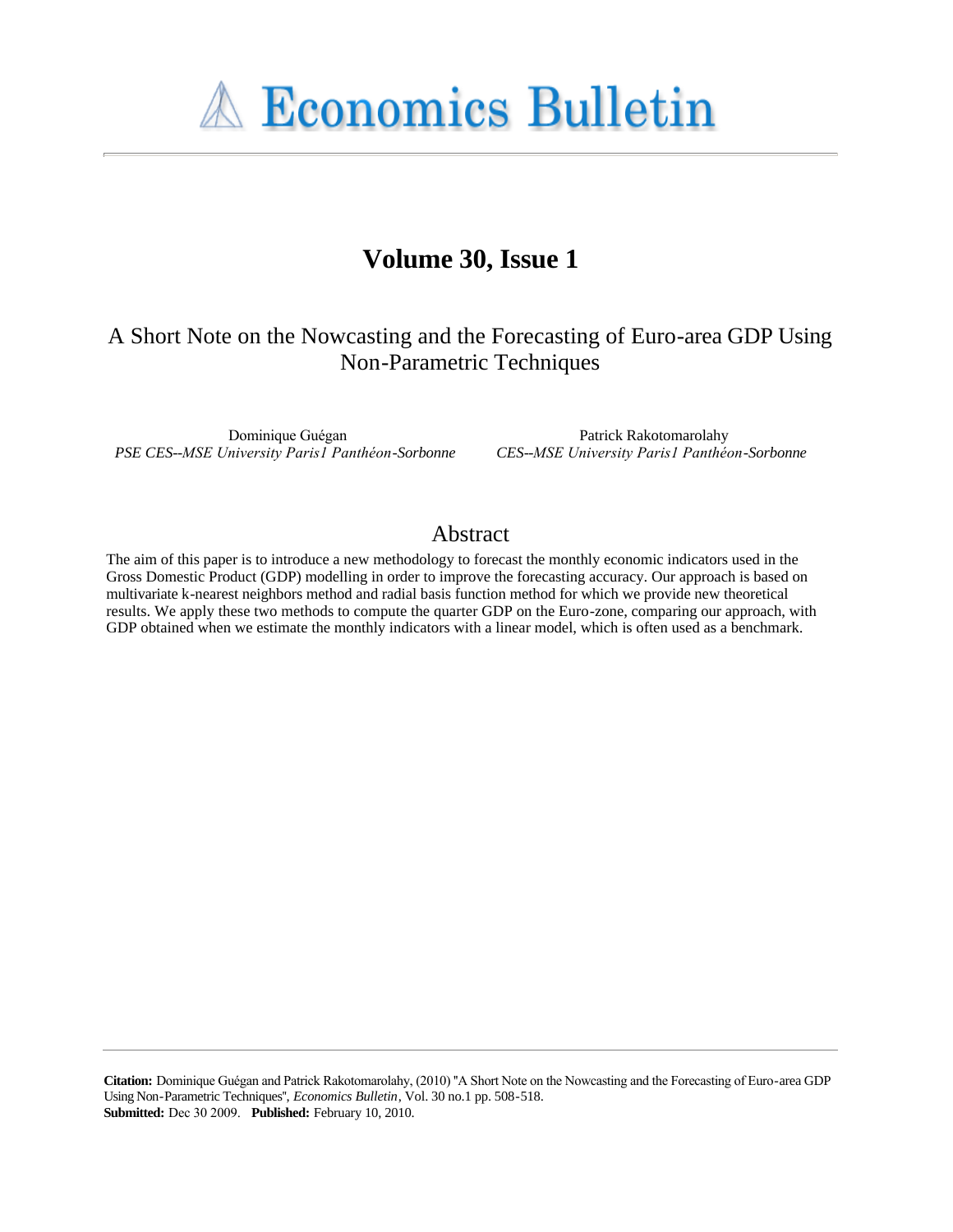#### 1 Introduction

The aim of this paper is to introduce a new methodology to forecast the monthly economic indicators used in the Gross Domestic Product (GDP) modelling in order to improve its forecasting accuracy.

The GDP is only available on quartely basis with a time span of 2 or 3 months, and sometimes with significant revisions. Thus, governments and central banks need to have accurate tools to update consistently the information used to revise and provide good forecasts for GDP. Monthly economic indicators are routinely used to assess the current economic conditions before GDP figures are made available. There exist different methods for modelling monthly indicators in order to provide a forecast of the quartely GDP. They appear, for instance, in dynamic factor models (Kapetanios and Marcellino, 2006), MIDAS regressions (Marcellino and Schumacher, 2008), structural models (Clements and Hendry, 1999) or bridge equations (Baffigi et al. 2004, and Darne 2008). In all cases, the estimation of the monthly indicators is determinant.

We know that GDP is published with a delay and is subject to revision. Bridge equations (BE) are a tool for estimating such quantity, which is measured at a quartely basis, by means of suitable shorter-term indicators. In this paper we forecast monthly indicators used in BE via a non-parametric approach and we show in application to Euro area GDP that this new approach outperforms linear models that are often used in practice. Several BE are considered, which are meant to illustrate the trade-offs between timeliness, tightness of the relationship of the variables with GDP and sizes of revisions. Thus, some equations use data on actual activity, such as industrial production and retail sales, which are subject to significant revisions and are published with significant delays, while some use more indirect indicators of activity, such as confidence surveys and financial variables data, which are typically not revised and available on a timely basis. The real time information set starts in January 1990 when possible and ends in November 2007. The vintage data set for a given month takes the form of an unbalanced set at the end of the sample and we use non-parametric methods to forecast the monthly variables in order to complete their values until the end of the current quarter for GDP nowcasts and until the end of the next quarter for GDP forecasts. Then we aggregate the monthly data to quartely frequencies that we plug in the eight BE proposed by Diron (2008). Our methodology is based on non-parametric techniques.

The non-parametric techniques that we use in this paper work in a multivariate setting: they are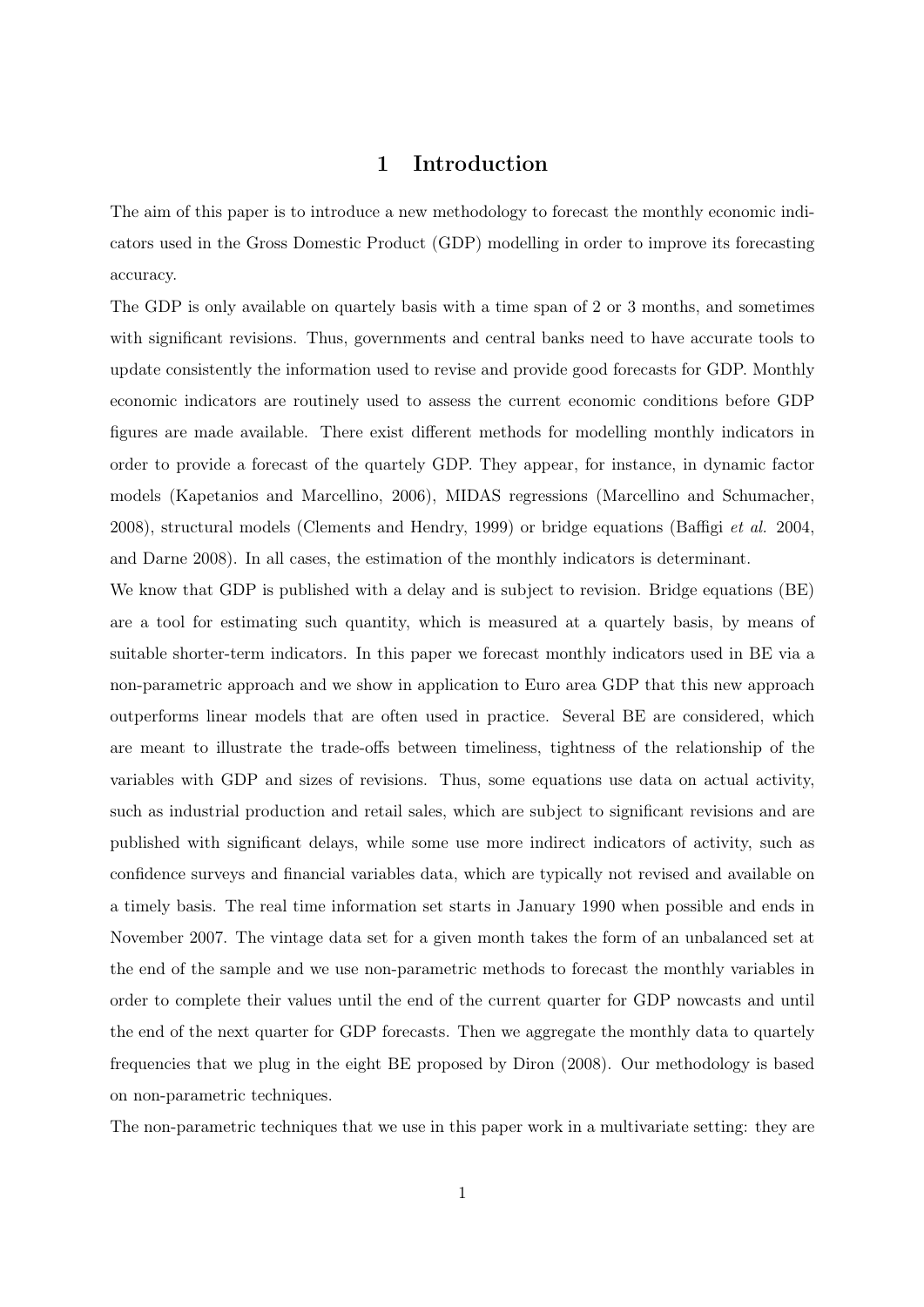the multivariate nearest neighbors (NN) method and the radial basis function (RBF) method. Assuming that we observe an economic indicator X, on a given period, say  $X_1, \dots, X_n$ , we embed this information set in a space of dimension  $d \in \mathbb{N}^*$  to build NN or RBF forecasts  $\hat{X}_{n+h}$ ,  $h \geq 1$ , that we use finally in the GDP equations. We provide the algorithm that we use for both methods and also theoretical results proving the accuracy of the forecasts under very smooth assumptions. We apply these methods to compute the quarter GDP on the Euro-zone, comparing our approach, with GDP obtained when we estimate the monthly indicators with a linear model, which is often used as a benchmark.

We describe in section two our methodology providing also asymptotical results. In section three, we exhibit the nowcasting and forecasting of the GDP.

#### 2 The methodology

We describe two methods we consider here, the multivariate NN and RBF methods, (Yatchew, 1998) and references therein. The problem consists in estimating a regression function  $m(.)$ linking two random variables  $Y = m(X)$ . This estimate will have the following representation,  $m_n(x) = \sum_{i=1}^n \omega_{i,n}(x) Y_i$ , where  $\omega_{i,n}$  are weights to be specified (Silverman 1986, and Guégan 2003).

Assuming that we observe a time series in R, we transform such original data set by embedding it in a space of dimension d, building vectors  $(\underline{X}_n)_n \subset \mathbb{R}^d$ . The embedding is interesting because it permits different features of the data to be taken into account which are not observed on the trajectory. Working with NN method, we get an estimate of  $m(\underline{x})$ ,  $\underline{x} \in \mathbb{R}^d$ , using the k closest vectors of  $\underline{X}_n$  inside the training set  $S \subset \mathbb{R}^d$ . Working with RBF approach, we estimate  $m(.)$  by a set of k clusters through a radial basis functions  $\phi$ . We detail now these methodologies.

1. Multivariate k-NN estimate for  $m(.)$ . After embedding, we determine the k closest vectors of  $\underline{X}_n = (X_{n-d+1}, \cdots, X_n)$  inside the training set  $S \subset \mathbb{R}^d$ :

$$
S = \{ \underline{X}_{\ell+d} = (X_{\ell+1}, \cdots, X_{\ell+d}) \mid \ell = 0, ..., \ell = n - d - 1 \}.
$$

Denoting by  $\underline{X}_{(i)}$   $i = 1, ..., k(n)$  the ith nearest neighbor of  $\underline{x}$ , then the k-NN estimate of  $m(x)$  is:

$$
m_n(\underline{x}) = \sum_{\underline{X}_{(i)} \in S, i=1}^{k(n)} w(\underline{x} - \underline{X}_{(i)}) X_{(i)+1}.
$$
\n(2.1)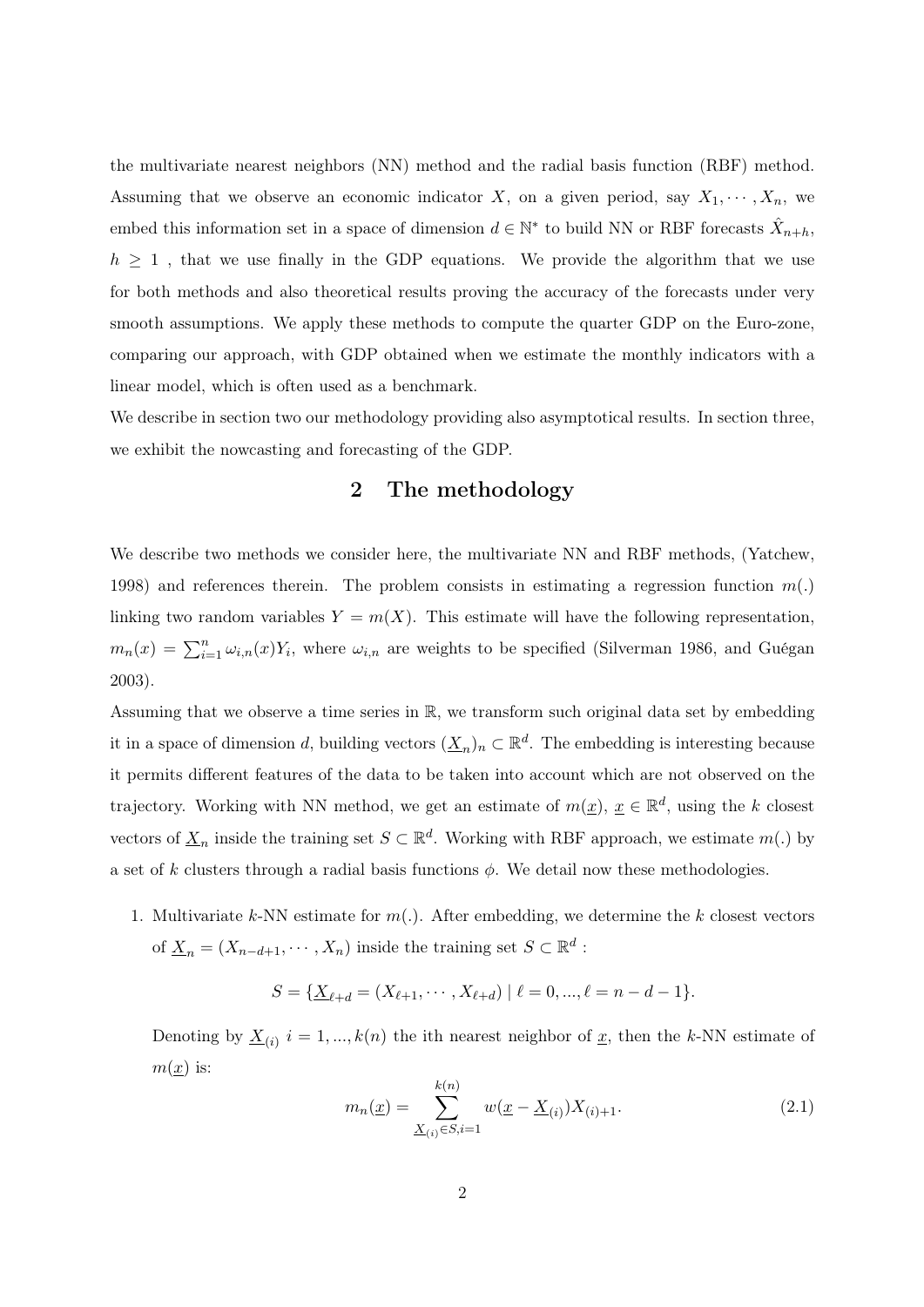A general form for the weights is:

$$
w(\underline{x} - \underline{X}_{(i)}) = \frac{\frac{1}{nR_n^d} K(\frac{\underline{x} - \underline{X}_{(i)}}{R_n})}{\frac{1}{nR_n^d} \sum_{i=1}^n K(\frac{\underline{x} - \underline{X}_{(i)}}{R_n})},
$$

where  $K(.)$  is a given weighting function vanishing outside the unit sphere in  $\mathbb{R}^d$  and  $R_n$ is the distance between the kth NN of  $x$  and  $x$  itself. In this multivariate NN method, we need to detect the neigbors, and to choose the weights. In practice, we often restrict to exponential weight,  $K(\frac{x-X_{(i)}}{R_i})$  $\frac{d^2\Delta(z)}{dx^2}$ ) =  $exp(-||\underline{x}-\underline{X}_{(i)}||^2)$  or to uniform weight,  $K(\underline{x}-\underline{X}_{(i)})=\frac{1}{k}$ .

2. RBF estimate for  $m(.)$ . As soon as the data have been embedded in a space of dimension d, we create  $(n-d+1)$  vectors. Then, we use a k-means method to partition these vectors providing k clusters, denoted by  $\mathcal{C}_i$ ,  $i = 1, ..., k$ . Each vector belongs to the cluster such that its distance to the cluster's center is minimal, then the RBF estimate of  $m(x)$  is:

$$
m_n(\underline{x}) = w_0 + \sum_{i=1}^k w_i \phi(\|\underline{x} - c_i\|, r_i).
$$
 (2.2)

The parameters  $c_i = (c_1^i, ..., c_d^i) \in \mathbb{R}^d$ ,  $r_i \in \mathbb{R}$  and  $w_i \in \mathbb{R}$  have to be estimated. The radial basis function  $\phi(.)$  can be chosen among gaussian, multiquadric or inverse multiquadric functions (Guégan, 2003). As soon as the function  $\phi$  and the parameters  $(c_i, r_i)$ ,  $i = 1, ..., k$ are known, then  $\phi(\Vert \underline{x} - c_i \Vert, r_i)$  is known and the function  $m(\underline{x})$  is linear in  $w_i$  thus  $w_i$  is estimated by ordinary least squares method.

For both methods, all the parameters are determined in a space of dimension d. The properties of these estimates are given in the theorem below which provides new results. We now specify the assumptions needed to establish these properties.

We assume that we observe a strictly stationary time series  $(X_n)_n$  that is characterized by an invariant measure with density f, the random variable  $X_{n+1}$   $\mid$   $(X_n = x)$  has a conditional density  $f(y \mid \underline{x})$ , and the invariant measure associated to the embedded time series  ${\underline{X_n} = (X_{n-d+1}, \cdots, X_n)}$  is h. On the other hand, we make the following assumptions:  $H_0$ : The time series  $(X_n)_n$  is  $\phi$ -mixing.

 $H_1: m(\underline{x}), f(\underline{y} | \underline{x})$  and  $h(\underline{x})$  are p continuously differentiable functions.

 $H_2$ : The function  $f(y | \underline{x})$  is bounded,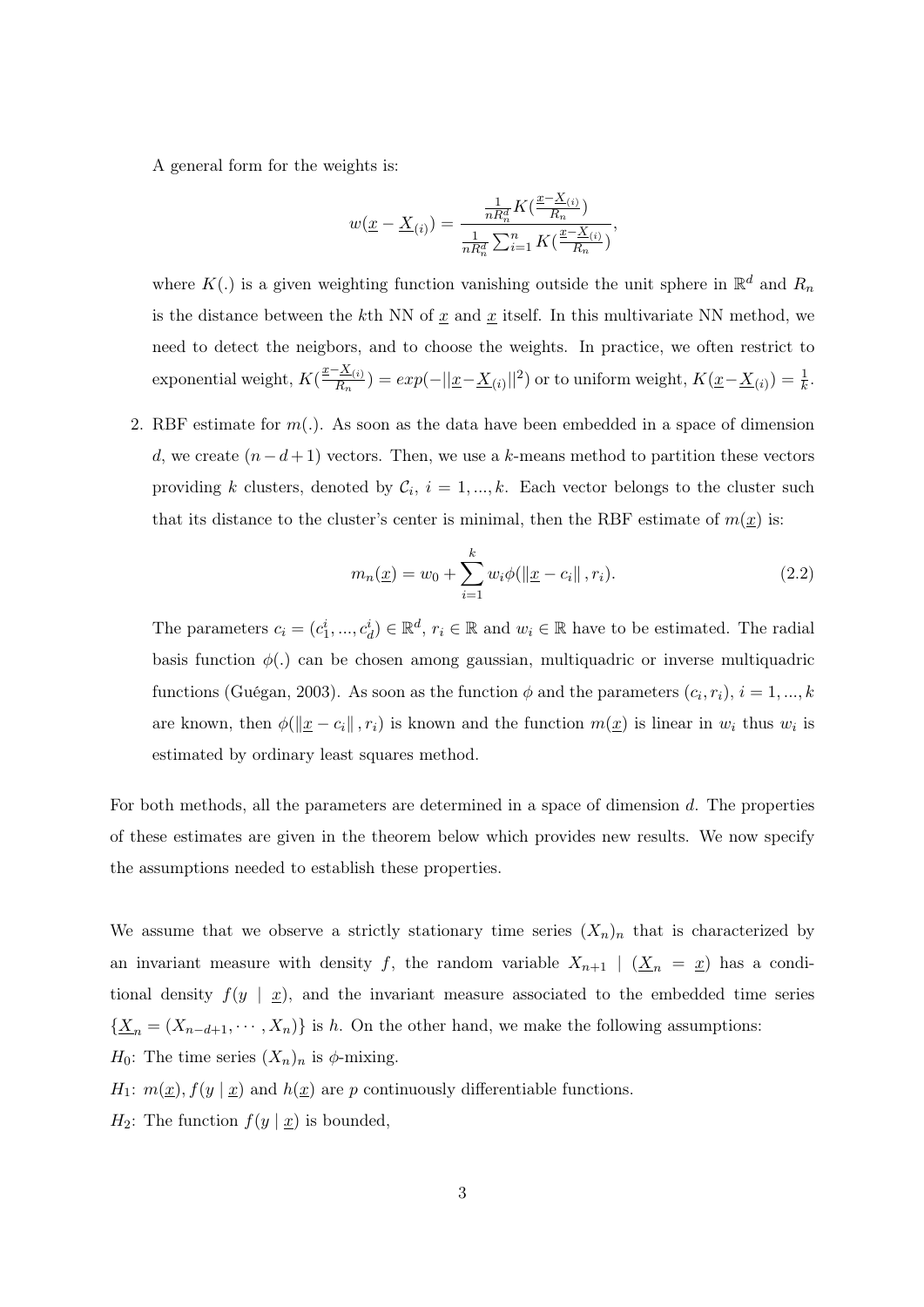$H_3$ : There exists a sequence  $k(n) < n$  such that  $\sum_{i=1}^{k(n)} w_i \to 1$  as  $n \to \infty$ .

 $H_4$ : For k-NN method, if  $w(\underline{x}) = \frac{1}{k(n)}$ , then  $\sigma^2 = Var(X_{n+1} | \underline{X}_n = \underline{x})$ ; if  $w(\underline{x}) \in \mathbb{R}$  depending (or not) on  $(X_n)_n$ , then  $\sigma^2 = \gamma^2 (Var(X_{n+1} | \underline{X}_n = \underline{x}))$ , where  $\gamma \in R^+$ .

 $H_5$ : For RBF method,  $\phi$  is Gaussian and the estimated weights  $w_i$  in (2.2) satisfy  $(w_i \frac{c_{d+1}^i}{A}$   $\rightarrow$  0 in distribution as  $n \rightarrow \infty$ , where  $c_{d+1}^i = \frac{1}{N}$  $\frac{1}{N_i}\sum_{j,\underline{X}_j\in\mathcal{C}_i}X_{j+1},\ N_i\,=\,\#\mathcal{C}_i\,$  and  $\,A\,=\,$  $\sum_{j=1}^{k} \exp(-\frac{\|x-c_j\|^2}{2r^2})$  $\frac{-c_j \parallel}{2r_j^2}$ ).

**Theorem 2.1.** We assume that  $\{X_n\}$  is a stationary time series and that the assumptions  $H_0$ - $H_2$ are verified. Moreover, for the multivariate  $NN$  estimate  $(2.1)$ , we assume that the assumptions  $H_3$ - $H_4$  are verified, and for the RBF estimate (2.2) we assume that the assumption  $H_5$  is verified, then :

$$
\sqrt{n^{Q}}(m_{n}(\underline{x}) - Em_{n}(\underline{x})) \to_{\mathcal{D}} \mathcal{N}(0, \sigma^{2}),
$$
\n(2.3)

with  $0 \leq Q < 1$ , and  $Q = \frac{2p}{2p+1}$  $\frac{2p}{2p+d}$ .

Proof: In case of multivariate NN approach, the convergence has been proven in Guégan and Rakotomarolahy (2009). In case of the RBF estimate, we can prove the same result remarking that  $\phi(y,r) = exp(-\frac{y^2}{2r^2})$  $\frac{y^2}{2r^2}$ ) and  $w_i = \frac{c_{d+1}^i}{A}$  with  $A = \sum_{j=1}^k \exp(-\frac{||x-c_j||^2}{2r_i^2})$  $\frac{-c_j \parallel}{2r_j^2}$ ). The theorem is still true for inverse multiquadric radial basis function using the approximation  $\frac{1}{\sqrt{2}}$  $\frac{1}{y^2+r^2} = \exp(-\frac{1}{2})$  $rac{1}{2} \log(y^2 +$  $(r^2)$ )  $\approx \frac{1}{r}$  $rac{1}{r}\exp(-\frac{y^2}{2r^2})$  $\frac{y}{2r^2}$ , when the centers  $c_i$  are close to  $\underline{x}$ .

This theorem provides results on robust estimation of regression, justifying the use of nonparametric methods to construct estimates from dependent variables. It extends the known results in the independent case for k-NN estimate to dependent variables (Stute, 1984) and in quadratic mean square error for uniform weight to more general weights (Yakowitz, 1987). It provides new results for RBF estimation. Thanks to the asymptotic normality, it is also possible to exhibit confidence intervals (Guégan and Rakotomarolahy, 2009), and to build density forecasts which can be used as back testing procedure.

#### 3 Carrying out of the method

Information on the current state of economic activity is a crucial ingredient for policy making. Economic policy makers, international organisations and private sector forecasters commonly use short term forecasts of real gross domestic product (GDP) growth based on monthly indicators.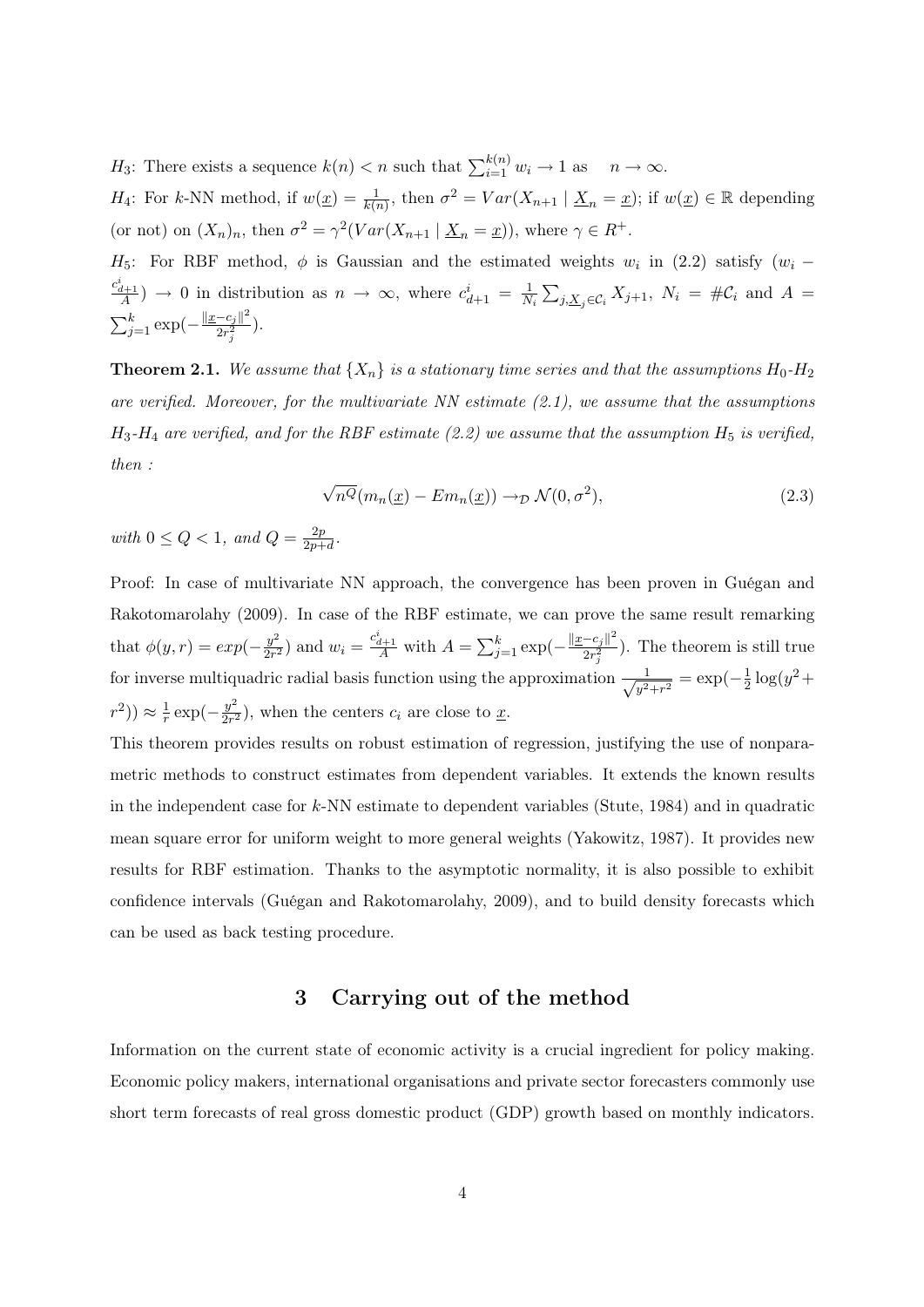For users, an assessment of the reliability of these tools and of the source of potential forecast errors is essential. In the present exercise, we show that beyond the model chosen to calculate the GDP in the end, the forecasts of monthly economic indicators used in the final model are fundamental and may be considerably misleading if they are not properly estimated.

We therefore consider the approach of bridge equations to calculate the GDP in the final stage, limiting ourselves to the eight BE introduced in the paper of Diron (2008) where each equation provides a model of GDP, denoted  $Y_t^j$  $t_i^j$ ,  $j = 1, \dots, 8$ . They are finally aggregated consistently to provide a final value of GDP, denoted  $Y_t$ . Each equation is calculated from thirteen monthly economic indicators denoted by  $X_t^i$ ,  $i = 1, \dots, 13$ , which are listed in table 1. To realize this objective, we use the real-time data base provided by EABCN through their web site  $<sup>1</sup>$ .</sup>

The real-time information set starts in January 1990 when possible (exceptions are the confidence indicator in services, that starts in 1995, and EuroCoin, that starts in 1999) and ends in November 2007. The vintage series for the OECD composite leading indicator are available through the OECD real-time data base <sup>2</sup> . The EuroCoin index is taken as released by the Bank of Italy. The vintage data base for a given month takes the form of an unbalanced data set at the end of the sample. To solve this issue, we apply the non-parametric methodology to forecast the monthly variables in order to complete the values until the end of the current quarter for GDP nowcasts and until the end of the next quarter for GDP forecasts, then we aggregate the monthly data to quarterly frequencies. We use four various ways to forecast the monthly variables: an ARIMA(p,d,0) approach, the k-NN procedure  $(d = 1 \text{ and } d > 1)$  with exponential weights and the radial basis function method with various couples  $(d, k)$ , and various functions  $\phi(\cdot, \cdot)$ . We present now the four procedures. For the three first methods, the economic indicators have been made stationary in presence of trend.

- 1. Concerning the  $ARIMA(p,d,0)$  procedure, for each economic indicator we use the Akaike criterion AIC for the selection of the lag p. Model's parameters are estimated by least square method.
- 2. Regarding the NN method when  $d = 1$ , we determine the number of neighbors k by min-

 $1$ www.eabcn.org

<sup>2</sup>http://stats.oecd.org/mei/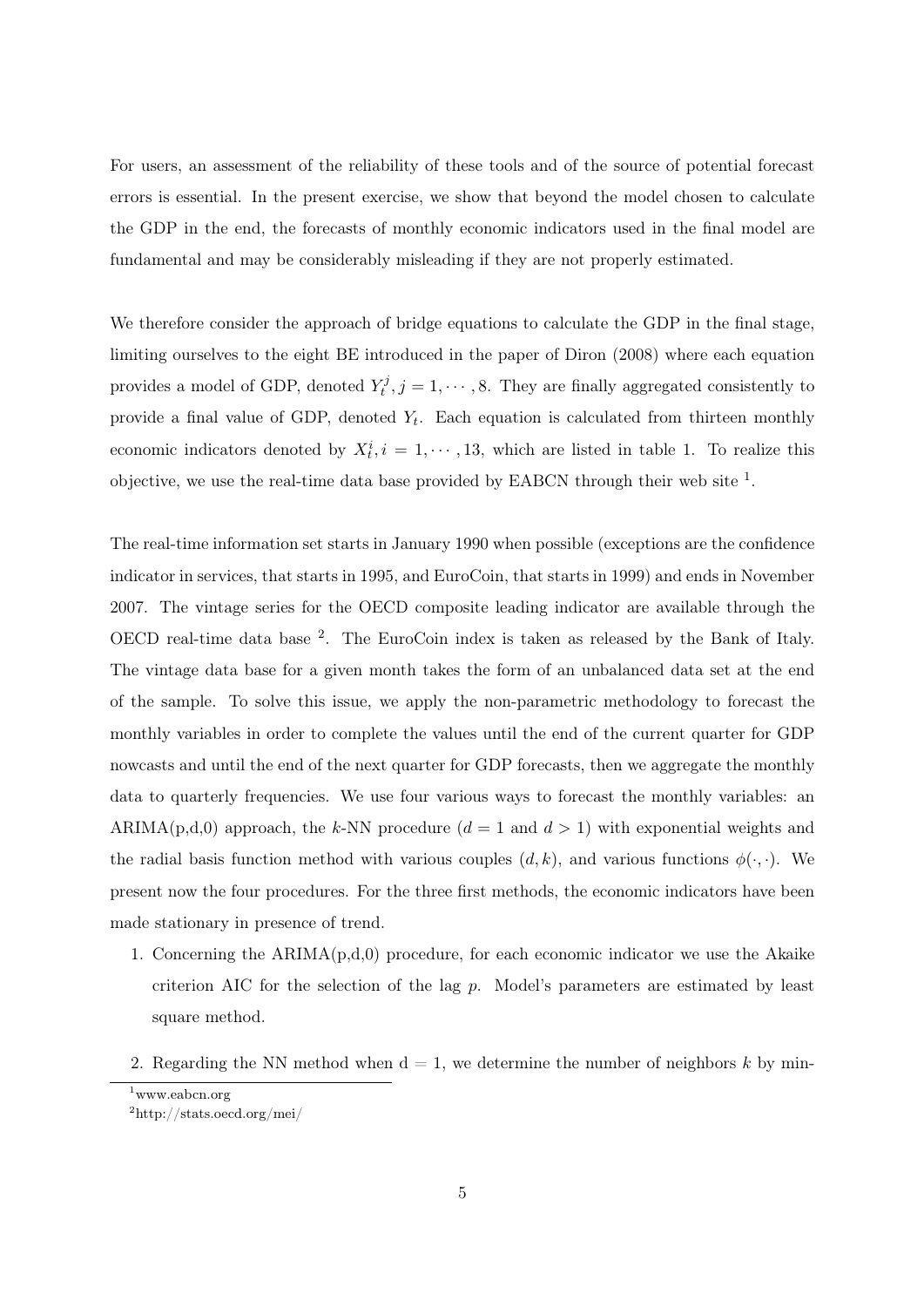$\text{imizing}: \sqrt{\frac{1}{n-k}\sum_{t=k}^{n-1}||\hat{X}_{t+1}^i - X_{t+1}^i||^2}, i = 1, \cdots, 13, \text{ where } n \text{ is the sample size}, \hat{X}_{t+1}^i \text{ is }$ the estimate of the i-th economic indicator  $X_{t+1}^i$  obtained from (2.1) with  $d = 1$ . When the number k is determined for the horizon  $h = 1$ , we used it to calculate the forecasts for  $h > 1$ . This work is done for each economic indicator, and therefore the number of neighbors  $k$  may not be the same for all indicators.

- 3. The multivariate k-NN method: (i) we embed the initial serie  $X_1, ..., X_n$  in a space of dimension d building vectors  $\{\underline{X}_d, \underline{X}_{d+1}, ..., \underline{X}_n\}$  in  $\mathbb{R}^d$ , where  $\underline{X}_i = (X_{i-d+1}, ..., X_i)$ ; (ii) we determine the k nearest vectors of  $\underline{X}_n$  inside these vectors, and denote  $r_i = ||\underline{X}_n - \underline{X}_i||$ ,  $i =$  $d, d+1, \ldots, n-1$ , the distance between these vectors. We order the sequence  $r_d, r_{d+1}, \ldots, r_{n-1}$ such that  $r_{(d)} < r_{(d+1)} < ... < r_{(n-1)}$ , and we detect the vectors  $\underline{X}_{(j)}$  corresponding to  $r_{(j)}$ ,  $j = d, d + 1, ..., d + k - 1$ ; (iii) to compute  $m_n(\underline{X}_n) = \hat{X}_{n+1}$ , we use the expression (2.1). It may be noted that we obtain the one step ahead forecast. Finally we use the information set:  $X_1, ..., X_n, \hat{X}_{n+1}$  instead of  $X_1, ..., X_n$  and redo step (i)-(iii), to get the two steps ahead forecast, and so on. We keep the couple  $(d, k)$  which minimizes  $\sqrt{\frac{1}{n-k-d}\sum_{t=k+d}^{n-1}||\hat{X}_{t+1}^i - X_{t+1}^i||^2}$  for each indicator.
- 4. The RBF method: given a d-dimensional space, (i) we determine k clusters using a  $k$ means clustering: this method permits to determine the centers and the radii  $(c_i, r_i)$ ,  $i = 1, ..., k$  characterizing the clusters; (ii) for a given function  $\phi$ , the vectors in  $\mathbb{R}^d$  are then grouped inside the k clusters. We estimate the width  $r_i$  using the r centers  $c_j$  ( $r \leq k$ ) which are closest to  $c_i$ , such that, for  $i = 1, ..., k, r_i = \frac{1}{r}$  $\frac{1}{r}\sqrt{\sum_{j=1}^{r}||c_i-c_j||^2}$  and finally the weights  $w_i$  are estimated by ordinary least squares method; (iii) the one-step-ahead value obtained with the RBF method is given by the relationship (2.2); (iv) It is well known that k-means clustering provides local minimum, thus, we repeat this algorithm many times keeping parameters wich minimize the RSS  $\sum_{j=d}^{n} (X_{j+1} - m(\underline{X}_j))^2$ . Then, we consider the information set:  $X_1, ..., X_n, \hat{X}_{n+1}$  instead of  $X_1, ..., X_n$  and redo step (i)-(iv) to get the two steps ahead forecast, and so on. Again, the RBF method does not need to make the series stationary, which constitutes a great advantage of the method in comparison with the three other ones. Here, the parameter d vary between 2 and 5, and  $k$  between 3 and 7, and can be different for each economic indicator.

As soon as the four modellings are retained, we compute the GDP flash estimates that were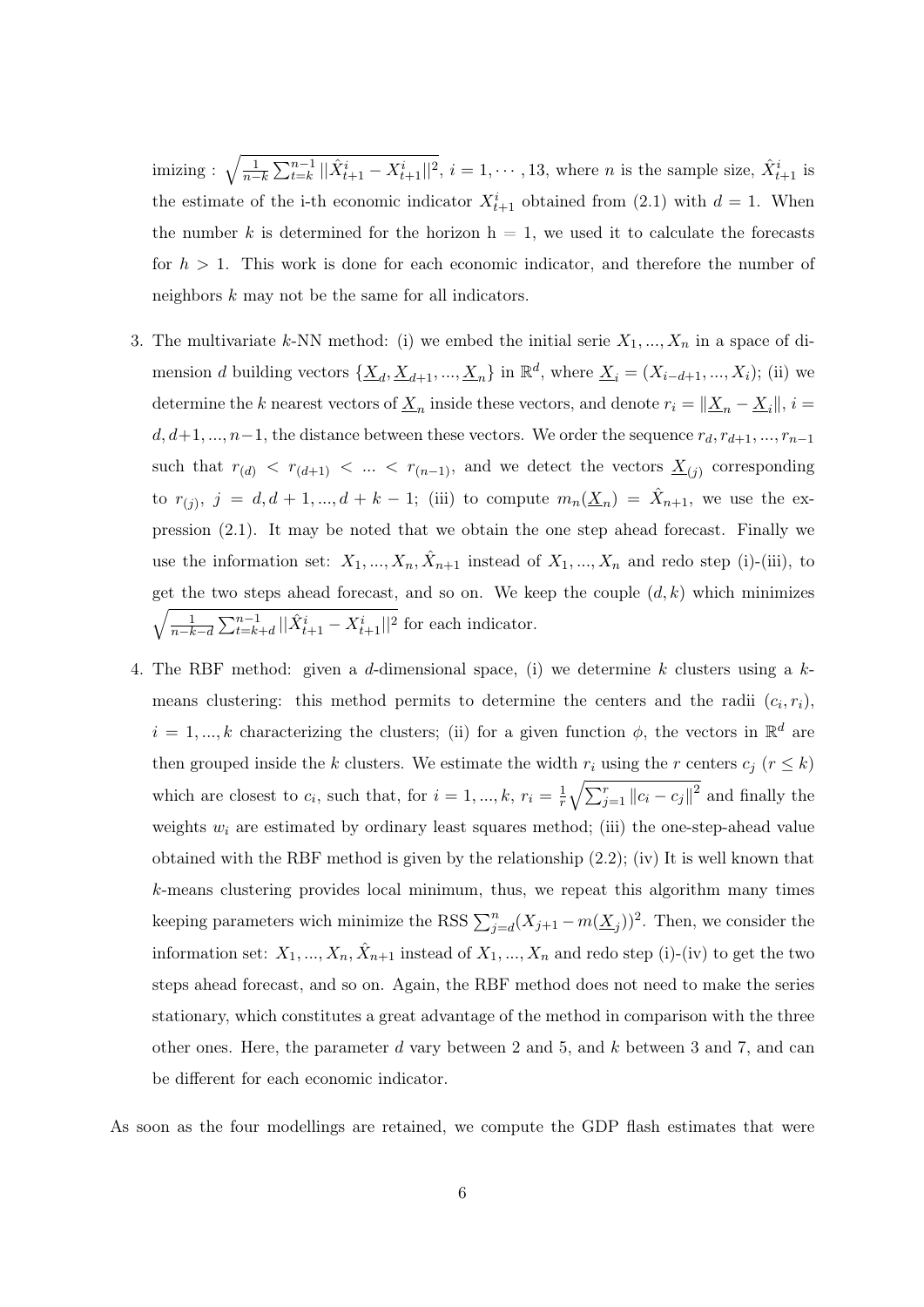released in real-time by Eurostat from the first quarter of 2003 to the third quarter of 2007 using the previous forecasts of the monthly indicators. According to this scheme, the monthly series have to be forecast for an horizon h varying between 3 and 6 months in order to complete the data set at the end of the sample. Recall that the h-step-ahead predictor for  $h > 1$  is estimated recursively starting from the one-step-ahead formula.

Using five years of vintage data, from the first quarter 2003 to the third quarter 2007, we provide RMSEs for the Euro area flash estimates of GDP growth in genuine real-time conditions. We have computed the RMSEs for the quarterly GDP flash estimates, obtained with the four forecasting methods used to complete adequately in real-time the monthly indicators, that is ARIMA, k-NN  $(d = 1 \text{ and } d > 1)$  and RBF methods. More precisely, we provide the RMSEs of the combined forecasts based on the arithmetic mean of the eight BE of Diron (2008). Thus, for a given forecast horizon h, we compute  $\hat{Y}_t^j(h)$  which is the predictor stemming from Diron's equations  $j = 1, \dots, 8$ , in which we have plugged the forecasts of the monthly economic indicators, and we compute the final estimate GDP at horizon h:  $\hat{Y}_t(h) = \frac{1}{8} \sum_{j=1}^8 \hat{Y}_t^j(h)$ . The RMSE criterion for the final GDP is  $RMSE(h) = \sqrt{\frac{1}{7}}$  $\frac{1}{T} \sum_{t=1}^{T} (\hat{Y}_t(h) - Y_t)^2$ , where T is the number of quarters between Q1 2003 and Q4 2007 (in our exercise,  $T = 19$ ) and  $Y_t$  is the Euro area flash estimate for quarter t. The RMSE errors for final GDP are provided in table 2 and comments follow.

The accuracy of the nowcasting and forecasting increases as soon as the information set grows. Indeed, for all the four methods, if the forecast horizon reduces from  $h = 6$  to  $h = 1$ , the RMSEs becomes lower. Few days before the publication of the flash estimate (around 13 days with  $h = 1$ , the lowest RMSE is obtained with the RBF method (RMSE=0.170). For all horizons h from 6 to 1, we can see that we have smaller RMSE using non parametric methods (RBF and  $k$ -NN) than using linear modelling. Moreover, with the nonparametric procedures, we obtain smaller error if we work in multivariate setting than in univariate approach. Concerning RBF and k-NN methods in multivariate setting, the k-NN method provides lower RMSE for  $h = 3, 5$ , and for  $h = 1, 2, 4, 6$  we get better results using RBF method: thus these two approaches appear competitive to predict the GDP Euro area. Finally, they give always smallest error than the methods developed in the univariate setting. This last result confirms the importance to work in a multivariate framework for GDP computing. Such remark has already been done by authors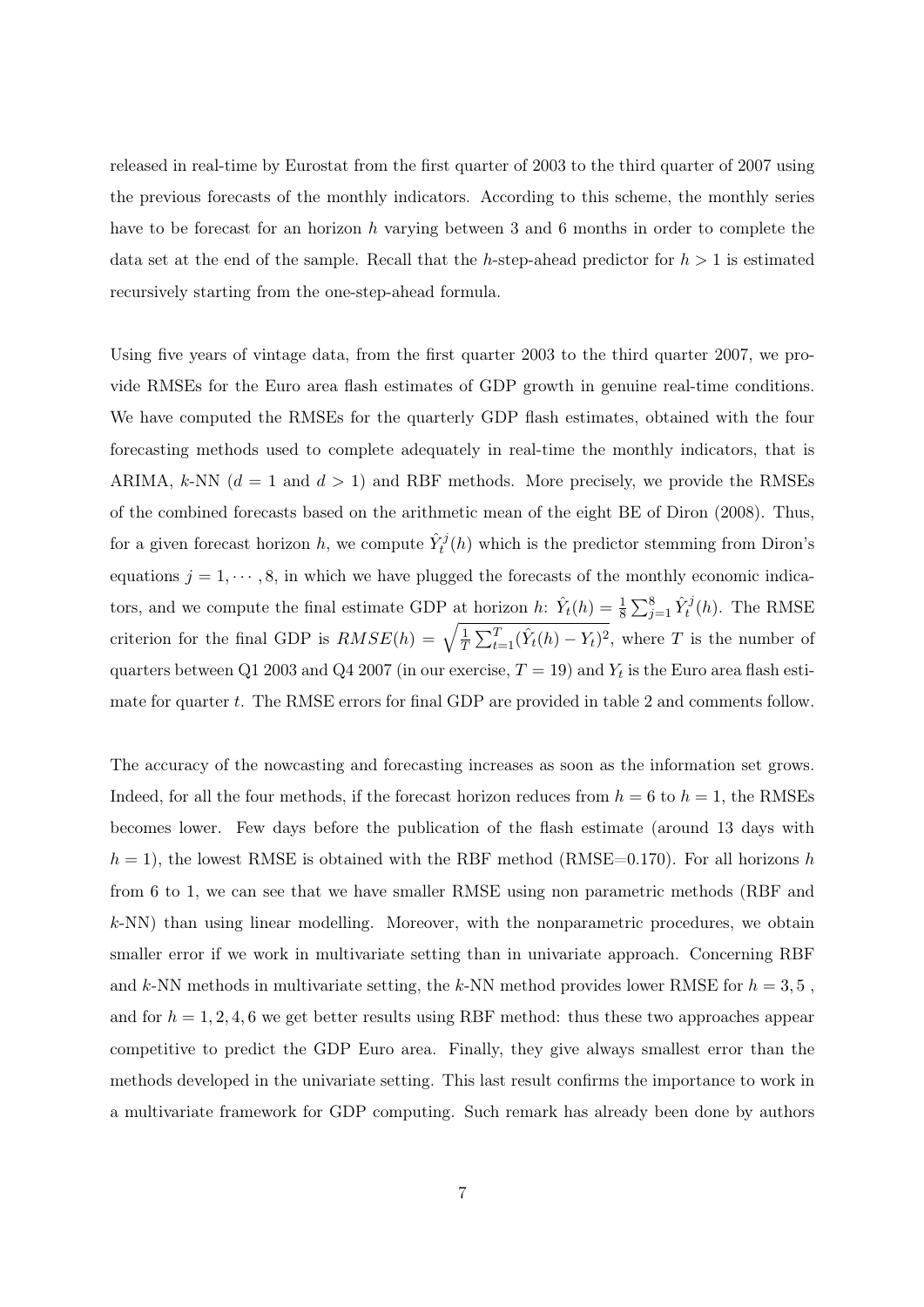using factor models (Kapetanios and Marcellino, 2006). The next step will be to compare both multivariate settings: parametric and non-parametric modellings, although there exists a big difference between these two modellings due to the fact that factor models typically use a large number of factors to be efficient, which is not the case here. Nevertheless this work has to be done and will be the purpose of a companion paper.

### References

Baffigi, A., R. Golinelli and G. Parigi (2004) "Bridge model to forecast the euro area GDP" International Journal of Forecasting 20, 447-460.

Clements, M.P. and D.F. Hendry (1999) Forecasting non-stationary economic time series, Cambridge: MIT Press.

Darne, O. (2008) "Using business survey in industrial and services sector to nowcast GDP growth: The French case" Economics Bulletin 3, 1-8.

Diron, M. (2008) "Short-term forecasts of Euro area real GDP growth: an assessment of realtime performance based on vintage data" Journal of Forecasting 27, 371-390.

Guégan, D. (2003) Les Chaos en Finance: Approche Statistique, Economica Série Statistique Mathématique et Probabilité: Paris.

Guégan, D. and P. Rakotomarolahy (2009) "The Multivariate k-Nearest Neighbor Model for Dependent Variables: One-Sided Estimation and Forecasting" Centre d'Economie de la Sorbonne working paper number 50.

Kapetanios, G. and M. Marcellino (2006) "A parametric estimation method for dynamic factors models of large dimensions" IGIER working paper number 305.

Marcellino, M. and C. Schumacher (2008) "Factor-MIDAS for now and forecasting with raggededge data: A model comparison for German GDP" CEPR working paper number 6708.

Stute, W. (1984) "Asymptotic normality of nearest neighbor regression function estimates" Annals of Statistics 12, 917-926.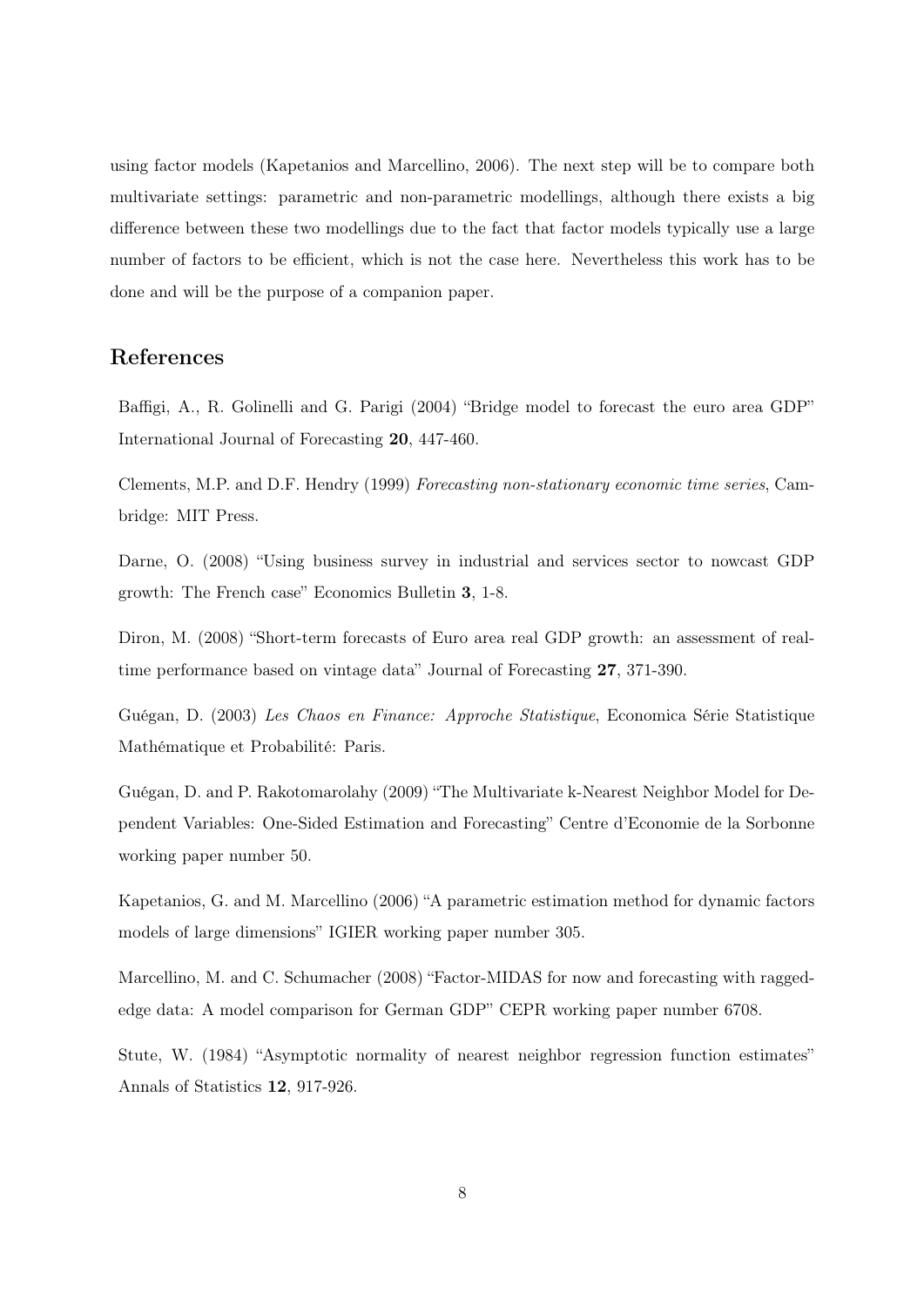Silverman, B.W. (1986) Density Estimation for Statistics and Data Analysis, Chapmann and Hall: London.

Yakowitz, S. (1987) "Nearest neighbors method for time series analysis" Journal of Time Series Analysis 8, 235-247.

Yatchew, A.J. (1998) "Nonparametric regression techniques in economics" Journal of Economic Literature 36, 669-721.